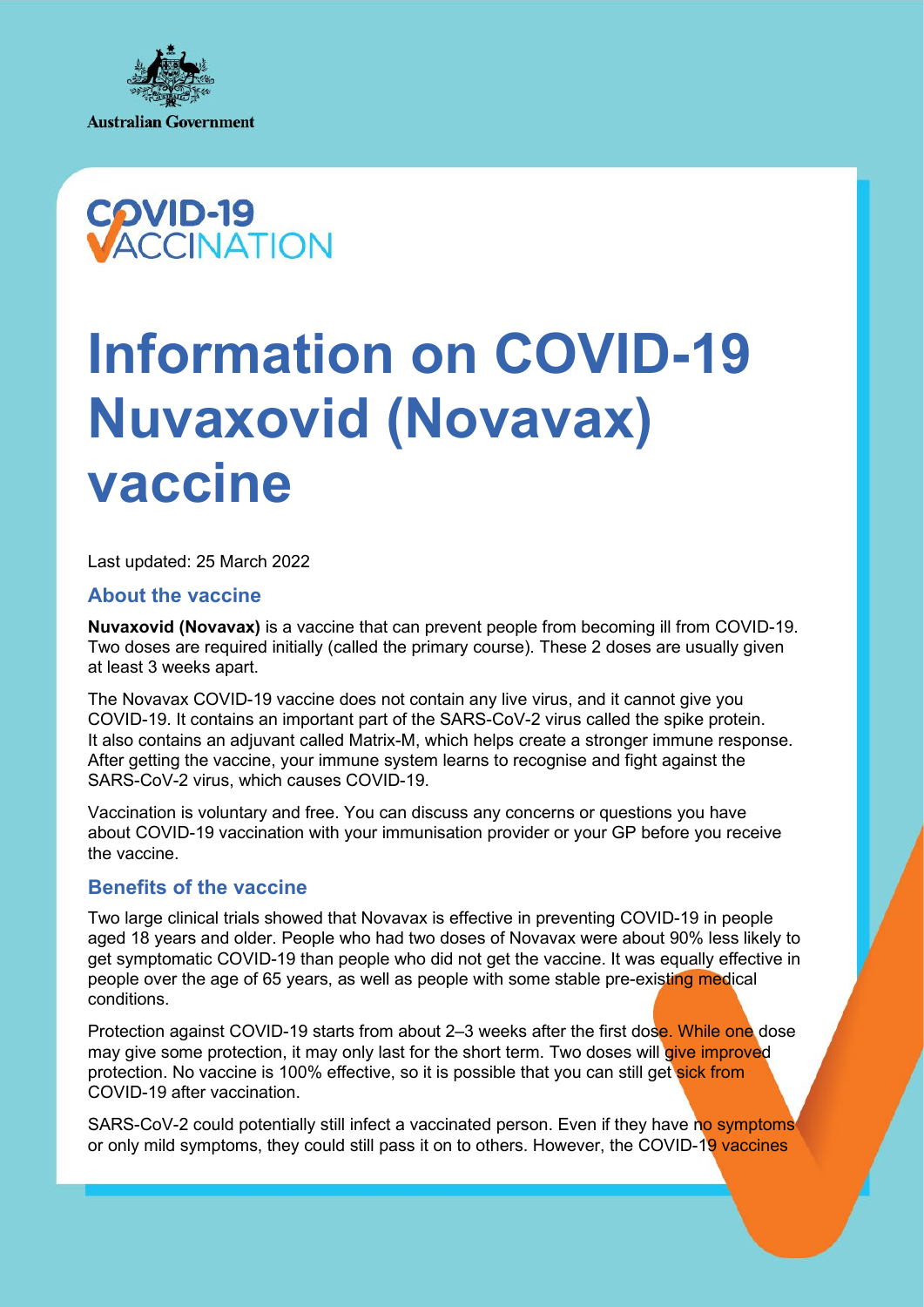currently used in Australia are effective in reducing the likelihood of a vaccinated person transmitting the virus to close contacts if the person is infected.

This is why after vaccination it is important to continue other preventive measures like:

- physical distancing
- hand washing
- wearing a face mask
- COVID-19 testing and quarantine/isolation as required by your state/territory.

If you have been vaccinated with Novavax, you should still get a COVID-19 test if you have symptoms that meet testing criteria according to your local health authority (e.g. fever, cough, sore throat).

#### **Safety of the vaccine**

Novavax has been safely given to thousands of people around the world. This is a relatively small number of people compared with other COVID-19 vaccines, so we don't yet know if there are any rare side effects associated with Novavax.

For updates on any rare side effects that are identified for Novavax, please refer to the weekly updates published by the Therapeutic Goods Administration (TGA), available at: [www.tga.gov.au/periodic/covid-19-vaccine-weekly-safety-report.](https://www.tga.gov.au/periodic/covid-19-vaccine-weekly-safety-report)

#### **Who can receive this vaccine**

People aged 18 years and older can receive the Novavax COVID-19 vaccine for their primary course.

# **Booster doses**

A booster dose refers to an additional vaccine dose after the primary vaccine course. It is intended to strengthen and prolong protection against COVID-19.

Novavax is not currently registered for use as a booster vaccine. Novavax can only be used as a booster if no other COVID-19 vaccine is considered suitable for that individual.

Some people at high risk of severe illness from COVID-19 are recommended to have an additional winter booster dose from 4 months after the first booster.

For more information on booster and winter doses see: [https://www.health.gov.au/initiatives](https://www.health.gov.au/initiatives-and-programs/covid-19-vaccines/getting-your-vaccination/booster-doses)[and-programs/covid-19-vaccines/getting-your-vaccination/booster-doses](https://www.health.gov.au/initiatives-and-programs/covid-19-vaccines/getting-your-vaccination/booster-doses)

#### **Who should not receive this vaccine**

You should not receive this vaccine if you have had:

- **anaphylaxis** (a type of severe allergic reaction) to a previous dose of Novavax COVID-19 vaccine
- **anaphylaxis after exposure to any component of the vaccine**, including polysorbate 80
- **any other serious adverse event** that, following review by an experienced immunisation provider or medical specialist, was attributed to a previous dose of the Novavax COVID-19 vaccine and without another cause identified**.**

# **Precautions for vaccination**

People with certain conditions may need additional precautions, such as staying for 30 minutes of observation after having their vaccine or consulting an allergy specialist. Tell your immunisation provider if you have had: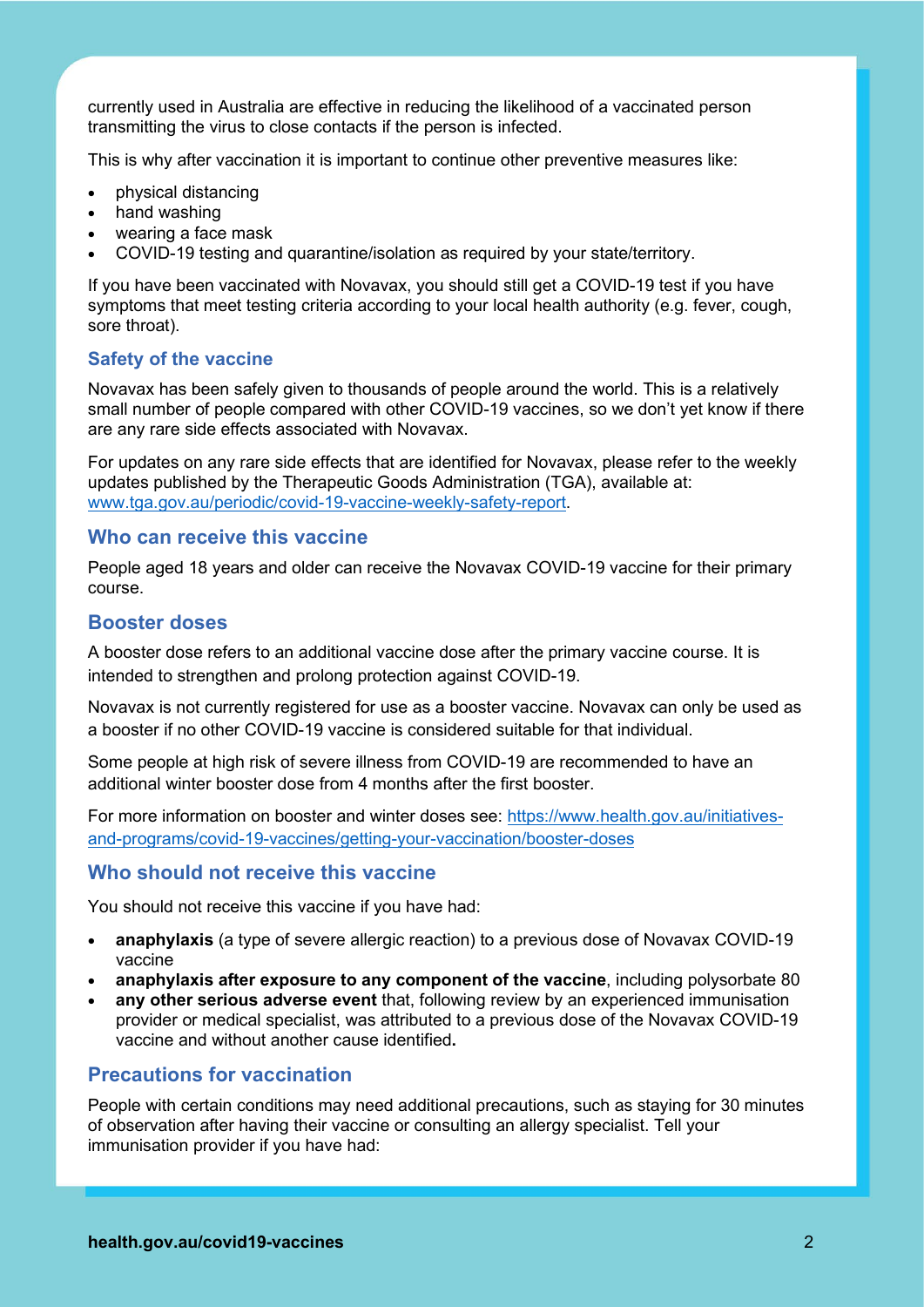- an **allergic reaction to a previous dose** or to an ingredient of the Novavax COVID-19vaccine
- **anaphylaxis to other vaccines or to other medicines**. Your provider can check to ensure there are no common ingredients with the COVID-19 vaccine you are receiving
- confirmed mastocytosis with recurrent anaphylaxis that requires treatment.

If **you have a bleeding disorder** or you are **taking a blood-thinning medication**  (anticoagulant), tell your immunisation provider. Your immunisation provider can help determine whether it is safe for you to have an intramuscular injection and help decide the best timing for injection.

# **Special circumstances to discuss before vaccination**

# **People with weakened immune systems (immunocompromise)**

People with immunocompromise includes those who have a medical condition that weakens their immune system. It also includes those who may be taking medications that suppress their immune system. People with immunocompromise, including those living with HIV, have a higher risk of severe illness from COVID-19, including a higher risk of death. Novavax is not a live vaccine. It is safe in people with immunocompromise.

People with severe immunocompromise can have a third dose of Novavax for their primary course. Severely immunocompromised people aged 18 years and over who received a third primary dose are recommended to receive a booster dose (i.e. 4th dose) at 3 months, in line with the timing for the general population. Novavax is not currently registered for use as a booster vaccine; Pfizer or Moderna are preferred for this dose. AstraZeneca can be used if there are contraindications to Pfizer and Moderna.

Clinical trials for Novavax did not include people with immunocompromise, except for a small group of people with HIV. We do not know if Novavax is as effective in people with immunocompromise compared to the rest of the population. It is possible that Novavax might not be as effective in people with immunocompromise as it is in the general population. It is important to continue other preventive measures such as physical distancing after vaccination.

#### **Women who are pregnant or breastfeeding**

Women and adolescents who are pregnant can receive Novavax vaccine at any stage of pregnancy. If you are trying to become pregnant, you do not need to delay vaccination or avoid becoming pregnant after vaccination.

Pregnant women with COVID-19 have an increased risk of severe illness and adverse pregnancy outcomes.

There is no data about the safety of Novavax vaccine in pregnant or breastfeeding women. There are no theoretical safety concerns, however, about receiving Novavax during pregnancy because it is not a live vaccine. The Pfizer and Moderna vaccines have large amounts of realworld data to show that they are safe for pregnant and breastfeeding women.

If you are breastfeeding, you can have Novavax. You do not need to stop breastfeeding after vaccination.

#### **People with a history of COVID-19**

If you have had COVID-19 in the past, tell your doctor or immunisation provider. COVID-19 vaccination can be given after recovery from the infection, or can be deferred for up to 4 months after the acute illness in those who have had confirmed SARS-CoV-2 infection, as evidence suggests that past infection reduces the risk of reinfection for at least 4 months.